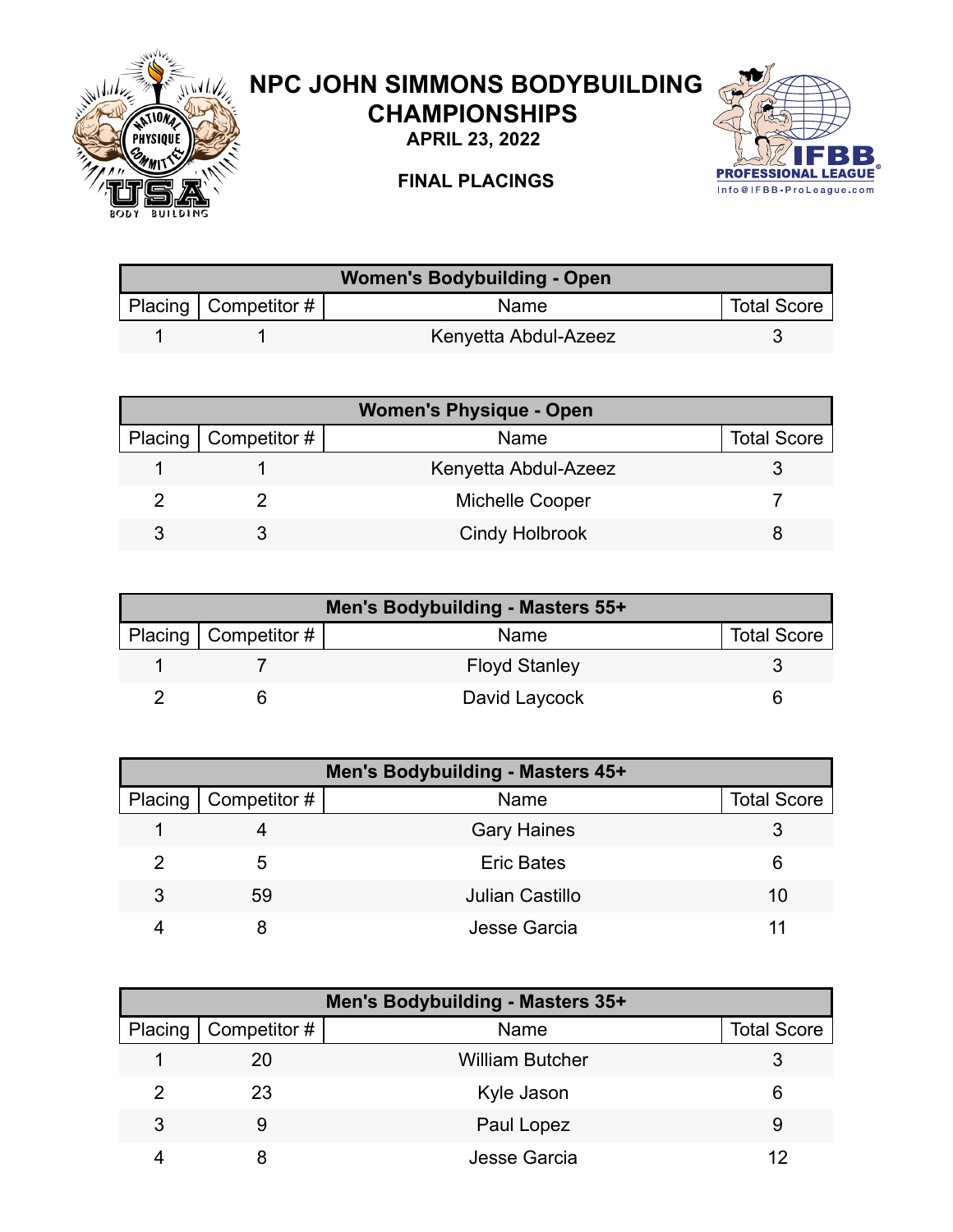| <b>Men's Bodybuilding - True Novice</b> |                          |                   |                    |  |
|-----------------------------------------|--------------------------|-------------------|--------------------|--|
|                                         | Placing   Competitor $#$ | Name              | <b>Total Score</b> |  |
|                                         |                          | <b>Eric Bates</b> |                    |  |

| <b>Men's Bodybuilding - Novice</b> |                        |                        |                    |
|------------------------------------|------------------------|------------------------|--------------------|
|                                    | Placing   Competitor # | Name                   | <b>Total Score</b> |
|                                    | 20                     | <b>William Butcher</b> |                    |
|                                    | 23                     | Kyle Jason             | 6                  |
| 3                                  |                        | Paul Lopez             | 9                  |
|                                    | :5                     | <b>Eric Bates</b>      | 12                 |

| <b>Men's Bodybuilding - Open Lightweight</b> |                        |                 |                    |  |
|----------------------------------------------|------------------------|-----------------|--------------------|--|
|                                              | Placing   Competitor # | <b>Name</b>     | <b>Total Score</b> |  |
|                                              | 59                     | Julian Castillo |                    |  |

| Men's Bodybuilding - Open Middleweight |                          |            |                    |  |
|----------------------------------------|--------------------------|------------|--------------------|--|
|                                        | Placing   Competitor $#$ | Name       | <b>Total Score</b> |  |
|                                        |                          | Paul Lopez |                    |  |

|   | Men's Bodybuilding - Open Light Heavyweight |                     |                    |  |  |
|---|---------------------------------------------|---------------------|--------------------|--|--|
|   | Placing   Competitor #                      | Name                | <b>Total Score</b> |  |  |
|   | 20                                          | * William Butcher * |                    |  |  |
|   | 23                                          | Kyle Jason          | 6                  |  |  |
| 3 |                                             | <b>Gary Haines</b>  | 9                  |  |  |
|   | 15                                          | Stephen Bynum       |                    |  |  |

| Men's Bodybuilding - Open Heavyweight |                           |                      |                    |  |
|---------------------------------------|---------------------------|----------------------|--------------------|--|
|                                       | Placing   Competitor $\#$ | Name                 | <b>Total Score</b> |  |
|                                       |                           | <b>Floyd Stanley</b> |                    |  |

| Men's Bodybuilding - Open Super Heavyweight |                        |                   |                    |  |
|---------------------------------------------|------------------------|-------------------|--------------------|--|
|                                             | Placing   Competitor # | Name              | <b>Total Score</b> |  |
|                                             |                        | <b>Eric Bates</b> |                    |  |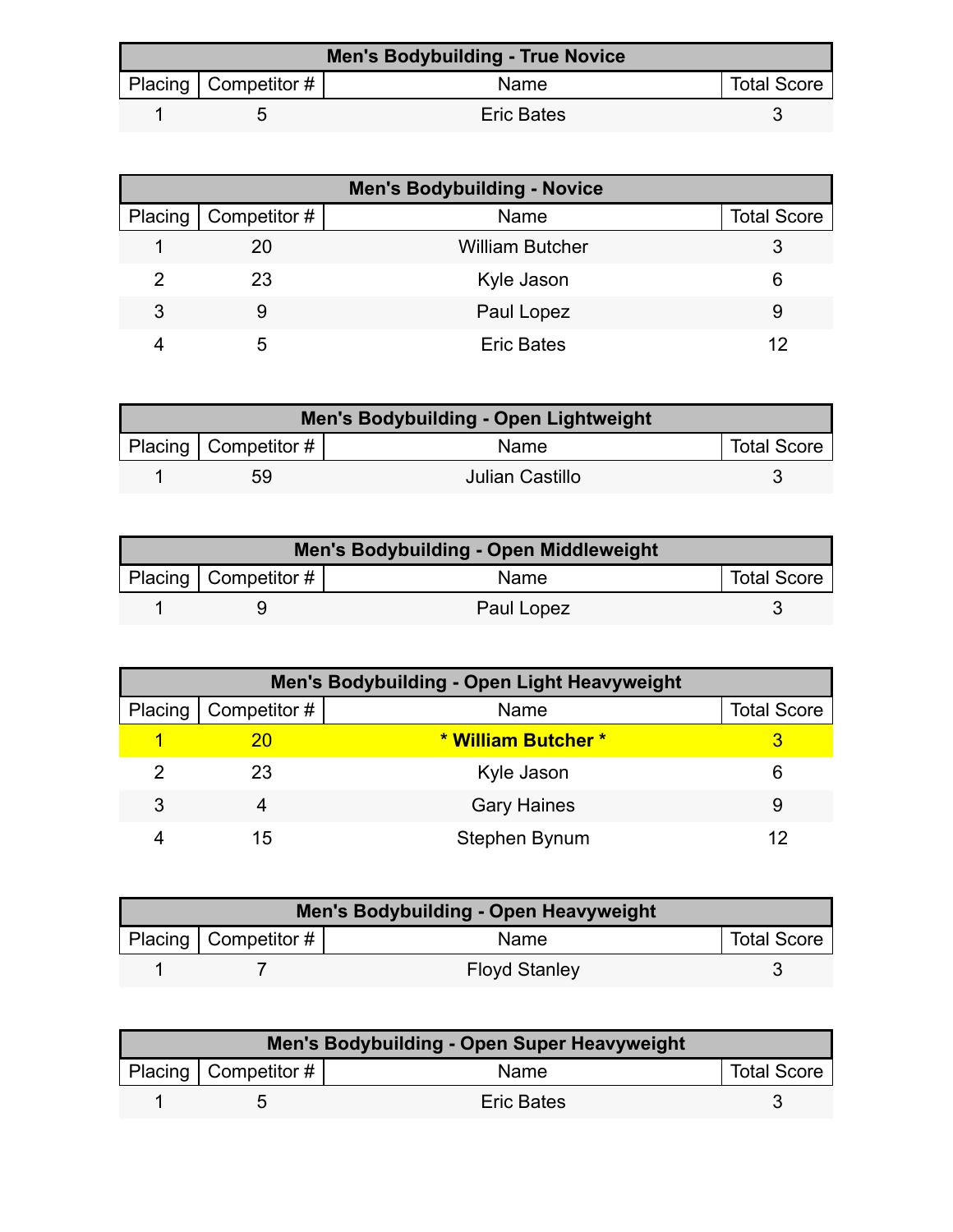| Men's Physique - Masters 55+ |                        |                    |                    |  |
|------------------------------|------------------------|--------------------|--------------------|--|
|                              | Placing   Competitor # | Name               | <b>Total Score</b> |  |
|                              | 16                     | Dr Ray Hillenbrand |                    |  |
|                              |                        | Duane Morgan       |                    |  |
|                              |                        | David Laycock      |                    |  |

| Men's Physique - Masters 45+ |              |                     |                    |
|------------------------------|--------------|---------------------|--------------------|
| Placing                      | Competitor # | Name                | <b>Total Score</b> |
|                              | 15           | Stephen Bynum       |                    |
| 2                            | 18           | <b>Robert Reams</b> | 6                  |
| 3                            | 16           | Dr Ray Hillenbrand  | 10                 |
| 4                            | 17           | Duane Morgan        | 11                 |
| 5                            | 6            | David Laycock       | 15                 |

| Men's Physique - Masters 35+ |                              |                     |                    |
|------------------------------|------------------------------|---------------------|--------------------|
|                              | Placing $\vert$ Competitor # | <b>Name</b>         | <b>Total Score</b> |
|                              |                              | <b>Robert Reams</b> |                    |
|                              |                              | Duane Morgan        |                    |
| ঽ                            | 16                           | Dr Ray Hillenbrand  |                    |

| <b>Men's Physique - True Novice</b> |              |                     |                    |
|-------------------------------------|--------------|---------------------|--------------------|
| Placing                             | Competitor # | Name                | <b>Total Score</b> |
|                                     | 13           | <b>Jay Semifero</b> | 3                  |
| $\mathcal{P}$                       | 14           | Jordan Smith        | 6                  |
| 3                                   | 10           | <b>Rick Fleming</b> | 9                  |
| 4                                   | 19           | Alvero Toma         | 12                 |
| 5                                   | 11           | <b>Kevin Vang</b>   | 15                 |
| 6                                   | 17           | Duane Morgan        | 18                 |

| <b>Men's Physique - Novice</b> |                     |                    |  |  |
|--------------------------------|---------------------|--------------------|--|--|
| Placing   Competitor #         | Name                | <b>Total Score</b> |  |  |
|                                | <b>Rick Fleming</b> |                    |  |  |
|                                | Kevin Vang          |                    |  |  |
|                                | Duane Morgan        |                    |  |  |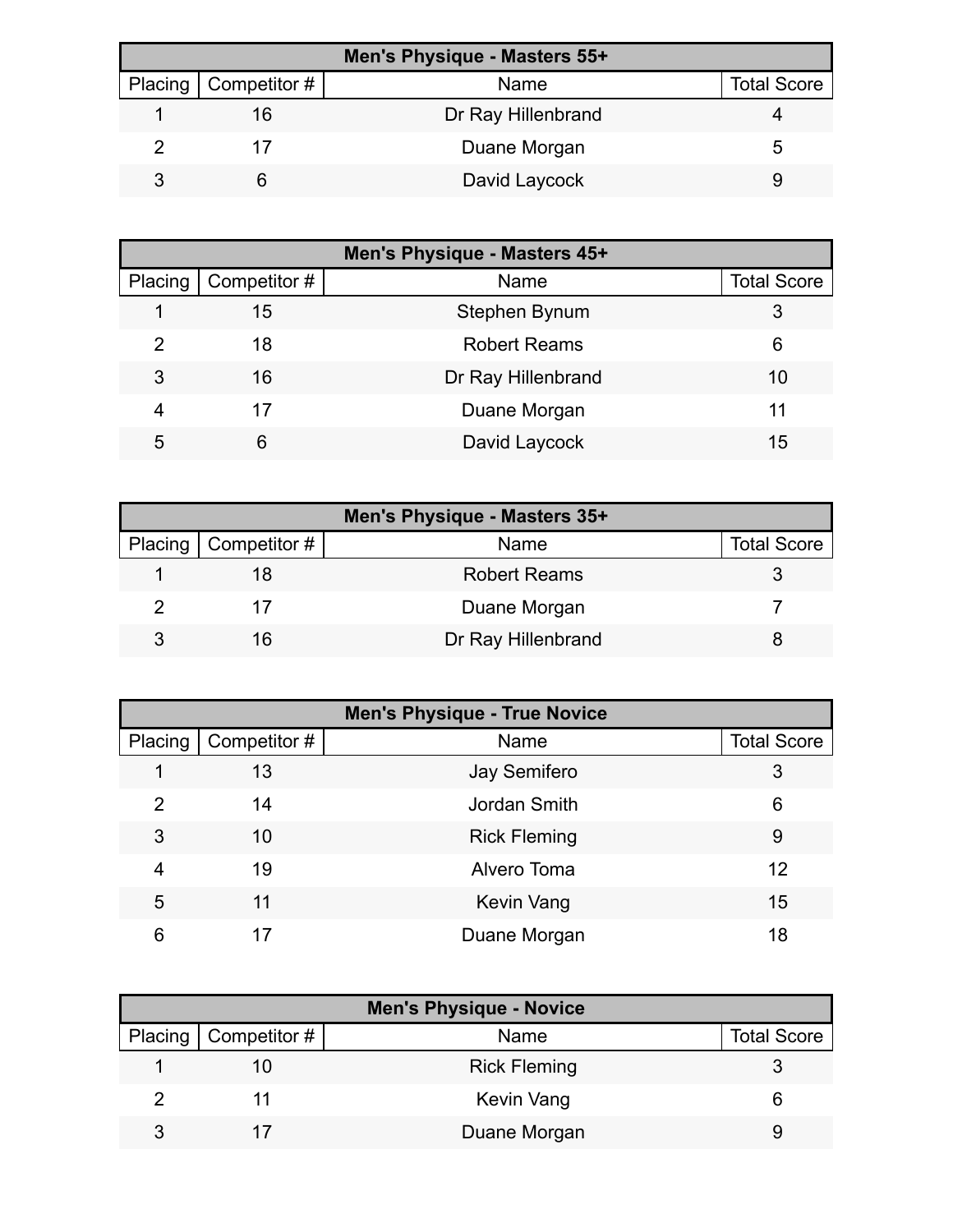| Men's Physique - Open Class A |                        |                     |                    |  |
|-------------------------------|------------------------|---------------------|--------------------|--|
|                               | Placing   Competitor # | <b>Name</b>         | <b>Total Score</b> |  |
|                               | 10                     | <b>Rick Fleming</b> |                    |  |
|                               | 18                     | <b>Robert Reams</b> |                    |  |
|                               |                        | Kevin Vang          |                    |  |

| Men's Physique - Open Class B |                        |                     |                    |
|-------------------------------|------------------------|---------------------|--------------------|
|                               | Placing   Competitor # | Name                | <b>Total Score</b> |
|                               |                        | <b>Jay Semifero</b> |                    |
|                               | 14                     | Jordan Smith        | 6                  |
| <b>NS</b>                     |                        | Jacob Corbeille     | <b>NS</b>          |

| Men's Physique - Open Class C |                           |                   |                    |  |
|-------------------------------|---------------------------|-------------------|--------------------|--|
|                               | Placing   Competitor $\#$ | <b>Name</b>       | <b>Total Score</b> |  |
|                               |                           | * Stephen Bynum * |                    |  |

| Men's Classic Physique - Masters 45+ |                              |                      |                    |
|--------------------------------------|------------------------------|----------------------|--------------------|
|                                      | Placing $\vert$ Competitor # | Name                 | <b>Total Score</b> |
|                                      |                              | Jeffrey Toby         |                    |
|                                      |                              | Jesse Garcia         |                    |
|                                      |                              | <b>Floyd Stanley</b> |                    |

| Men's Classic Physique - Masters 35+ |              |                        |                    |  |
|--------------------------------------|--------------|------------------------|--------------------|--|
| Placing                              | Competitor # | Name                   | <b>Total Score</b> |  |
|                                      | 20           | <b>William Butcher</b> |                    |  |
| 2                                    | 21           | Jeffrey Toby           | 5                  |  |
| 3                                    | 23           | Kyle Jason             | 9                  |  |
| 4                                    | 15           | Stephen Bynum          | 12                 |  |
| 5                                    |              | Jesse Garcia           | 15                 |  |

| Men's Classic Physique - True Novice |                                      |             |                    |  |
|--------------------------------------|--------------------------------------|-------------|--------------------|--|
|                                      | Placing $\vert$ Competitor # $\vert$ | <b>Name</b> | <b>Total Score</b> |  |
|                                      |                                      | Kyle Jason  |                    |  |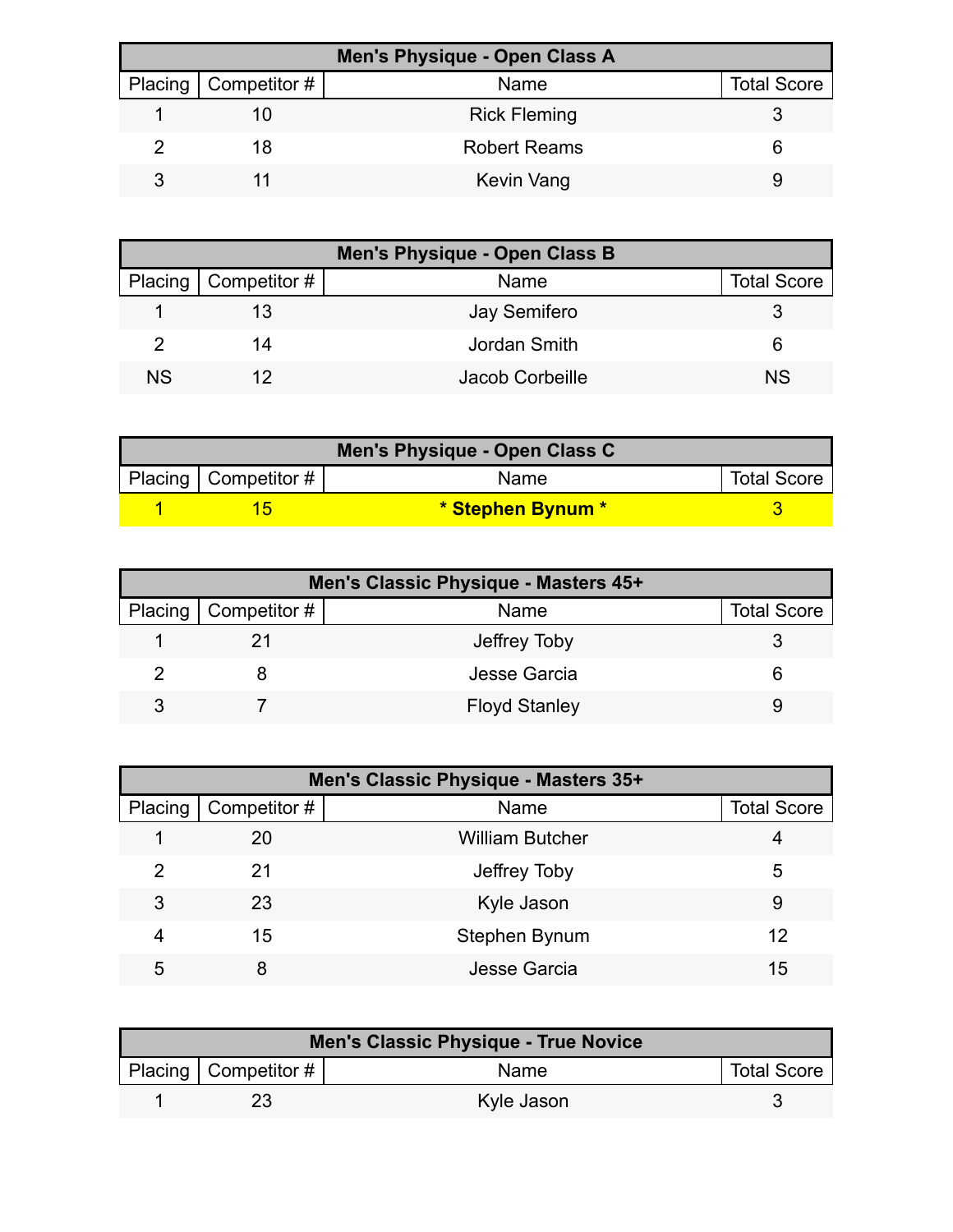| <b>Men's Classic Physique - Novice</b> |                              |                        |                    |
|----------------------------------------|------------------------------|------------------------|--------------------|
|                                        | Placing $\vert$ Competitor # | Name                   | <b>Total Score</b> |
|                                        | 20                           | <b>William Butcher</b> |                    |
|                                        | 27                           | Sean Kelley            |                    |
|                                        | 23                           | Kyle Jason             |                    |

| Men's Classic Physique - Open Class A |                          |                        |                    |  |
|---------------------------------------|--------------------------|------------------------|--------------------|--|
|                                       | Placing   Competitor $#$ | Name                   | <b>Total Score</b> |  |
|                                       |                          | <b>William Butcher</b> |                    |  |
|                                       |                          | Jeffrey Toby           |                    |  |

|   | Men's Classic Physique - Open Class B |                       |                    |  |  |
|---|---------------------------------------|-----------------------|--------------------|--|--|
|   | Placing   Competitor #                | Name                  | <b>Total Score</b> |  |  |
|   | 22                                    | * Jamil Baydoun *     |                    |  |  |
|   | 25                                    | <b>Dylan Sheufelt</b> | 6                  |  |  |
| 3 | 23                                    | Kyle Jason            | 9                  |  |  |
|   | 26                                    | <b>Malik Williams</b> | 12                 |  |  |

| Men's Classic Physique - Open Class C |                          |               |                    |  |
|---------------------------------------|--------------------------|---------------|--------------------|--|
|                                       | Placing   Competitor $#$ | Name          | <b>Total Score</b> |  |
|                                       | 1 <sub>2</sub>           | Stephen Bynum |                    |  |

| Women's Figure - Masters 35+ |              |                            |                    |
|------------------------------|--------------|----------------------------|--------------------|
| Placing                      | Competitor # | Name                       | <b>Total Score</b> |
|                              | 30           | <b>Molly Kampschroeder</b> |                    |
|                              | 33           | Sondra Cunningham          |                    |
| 3                            | 3            | <b>Cindy Holbrook</b>      | 8                  |
| 4                            | 29           | <b>Kristy Cantleberry</b>  | 13                 |
| 5                            |              | Michelle Kenney            | 14                 |

| <b>Women's Figure - Novice</b> |                          |                 |                    |
|--------------------------------|--------------------------|-----------------|--------------------|
|                                | Placing   Competitor $#$ | <b>Name</b>     | <b>Total Score</b> |
|                                |                          | Michelle Kenney |                    |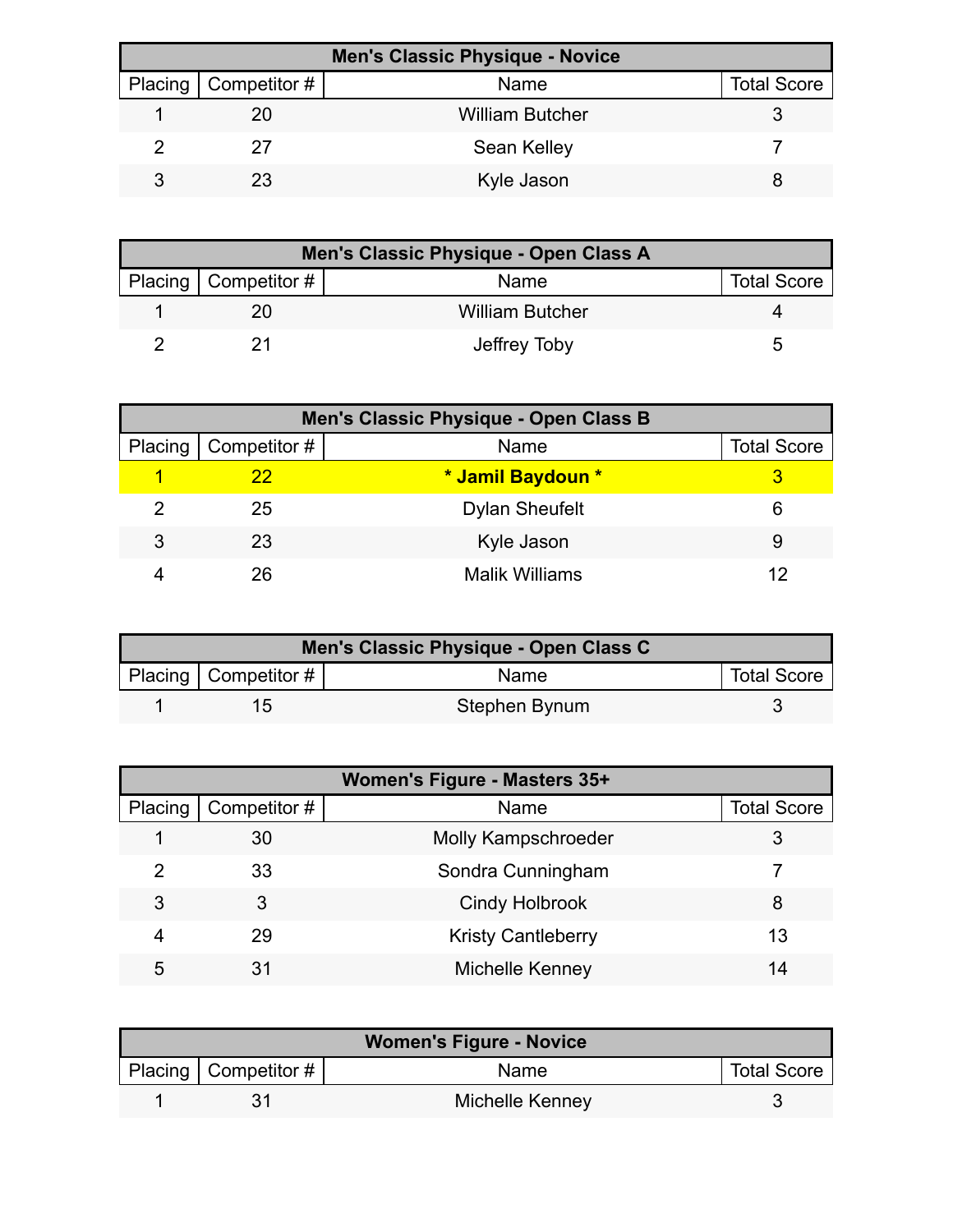| <b>Women's Figure - Open Class A</b> |              |                            |                    |  |
|--------------------------------------|--------------|----------------------------|--------------------|--|
| Placing                              | Competitor # | Name                       | <b>Total Score</b> |  |
|                                      | 28           | Adriana Ball               | 3                  |  |
| 2                                    | 30           | <b>Molly Kampschroeder</b> | 6                  |  |
| 3                                    | 3            | <b>Cindy Holbrook</b>      | 9                  |  |
| 4                                    | 29           | <b>Kristy Cantleberry</b>  | 13                 |  |
| 5                                    | 31           | Michelle Kenney            | 14                 |  |

| <b>Women's Figure - Open Class B</b> |                        |                    |                    |
|--------------------------------------|------------------------|--------------------|--------------------|
|                                      | Placing   Competitor # | Name               | <b>Total Score</b> |
|                                      |                        | * Crystal Cooper * |                    |
|                                      |                        | Sondra Cunningham  |                    |

| <b>Women's Wellness - True Novice</b> |                          |             |                    |
|---------------------------------------|--------------------------|-------------|--------------------|
|                                       | Placing   Competitor $#$ | <b>Name</b> | <b>Total Score</b> |
|                                       |                          | Siteng Yu   |                    |

| <b>Women's Wellness - Novice</b> |                        |             |                    |
|----------------------------------|------------------------|-------------|--------------------|
|                                  | Placing   Competitor # | <b>Name</b> | <b>Total Score</b> |
|                                  |                        | Siteng Yu   |                    |

| Women's Wellness - Open Class A |                           |           |                    |
|---------------------------------|---------------------------|-----------|--------------------|
|                                 | Placing   Competitor $\#$ | Name      | <b>Total Score</b> |
|                                 | 34                        | Siteng Yu |                    |

|   | Women's Bikini - Masters 45+ |                 |                    |  |  |
|---|------------------------------|-----------------|--------------------|--|--|
|   | Placing   Competitor #       | Name            | <b>Total Score</b> |  |  |
|   | 42                           | <b>Ivy Sims</b> |                    |  |  |
|   | 49                           | Pam Crump       |                    |  |  |
| 3 | 43                           | Lisa Stallings  |                    |  |  |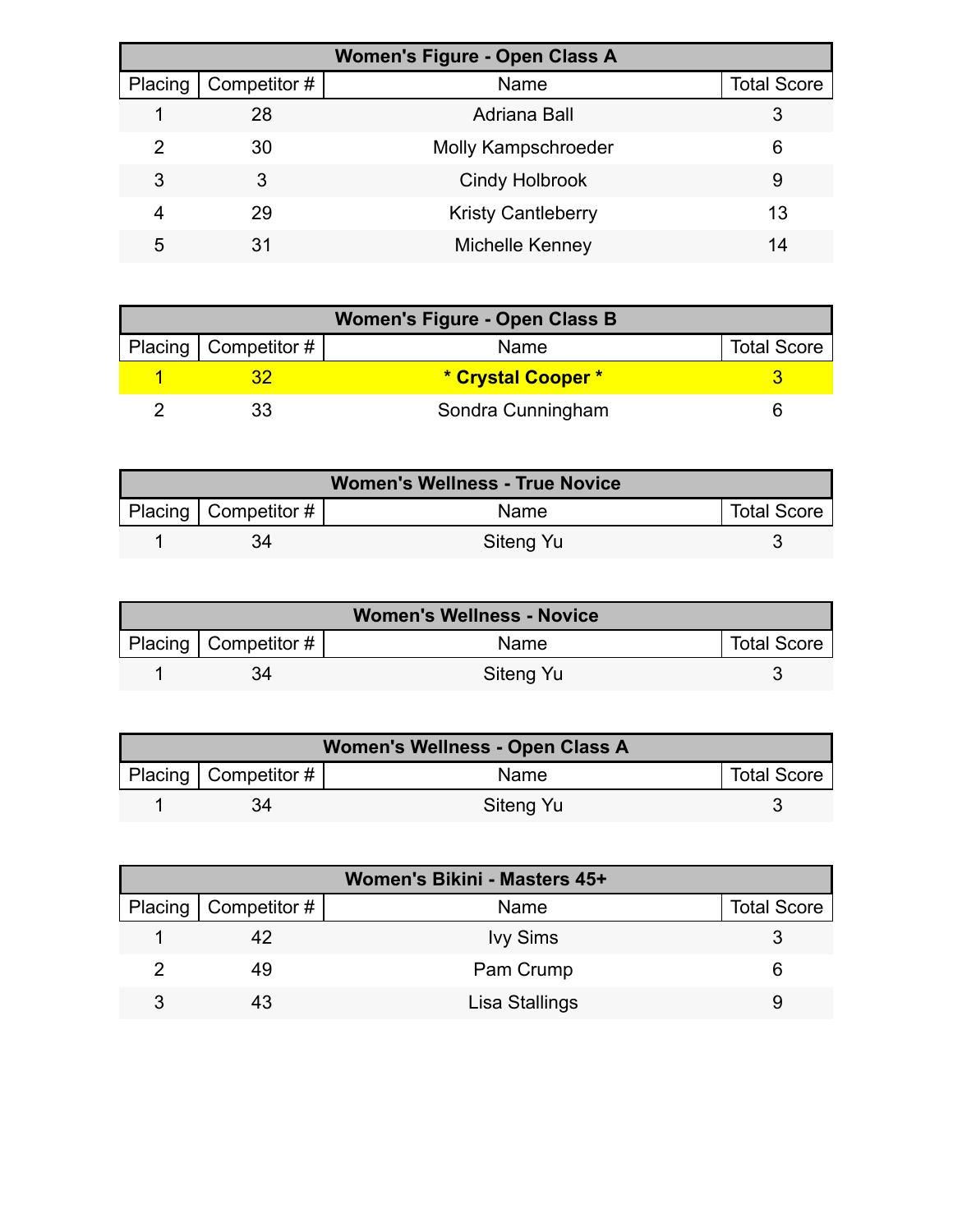| Women's Bikini - Masters 35+ |              |                      |                    |  |
|------------------------------|--------------|----------------------|--------------------|--|
| Placing                      | Competitor # | Name                 | <b>Total Score</b> |  |
|                              | 42           | <b>Ivy Sims</b>      |                    |  |
| 2                            | 35           | <b>Biancca Brown</b> |                    |  |
| 3                            | 48           | Jennifer Smith       | 8                  |  |
|                              | 49           | Pam Crump            | 12                 |  |

| <b>Women's Bikini - True Novice</b> |              |                           |                    |
|-------------------------------------|--------------|---------------------------|--------------------|
| Placing                             | Competitor # | Name                      | <b>Total Score</b> |
|                                     | 34           | <b>Siteng Yu</b>          | 4                  |
| $\overline{2}$                      | 40           | Nicole Mohr               | 5                  |
| 3                                   | 42           | <b>Ivy Sims</b>           | 9                  |
| 4                                   | 47           | <b>Hillary Perryman</b>   | 12                 |
| 5                                   | 44           | <b>Phylicia Alshomary</b> | 15                 |
| 6                                   | 49           | Pam Crump                 | 20                 |
| $\overline{7}$                      | 50           | Michela Dicicco           | 22                 |
| 8                                   | 41           | Lucie Ptasznik            | 23                 |
| 9                                   | 37           | <b>Ashley Edwards</b>     | 28                 |
| 10                                  | 38           | Ashleigh Gapinski         | 29                 |

| <b>Women's Bikini - Novice</b> |              |                          |                    |
|--------------------------------|--------------|--------------------------|--------------------|
| Placing                        | Competitor # | Name                     | <b>Total Score</b> |
| 1                              | 34           | Siteng Yu                | 3                  |
| $\overline{2}$                 | 40           | Nicole Mohr              | 6                  |
| 3                              | 60           | <b>Gabrielle Wilson</b>  | 9                  |
| $\overline{4}$                 | 44           | Phylicia Alshomary       | 13                 |
| 5                              | 46           | Sarah Navarra            | 14                 |
| 6                              | 49           | Pam Crump                | 19                 |
| $\overline{7}$                 | 48           | Jennifer Smith           | 23                 |
| 8                              | 45           | <b>Brittany Demarais</b> | 24                 |
| 9                              | 37           | <b>Ashley Edwards</b>    | 27                 |
| 10                             | 41           | Lucie Ptasznik           | 30                 |
| 11                             | 43           | Lisa Stallings           | 33                 |
| 12                             | 38           | Ashleigh Gapinski        | 36                 |